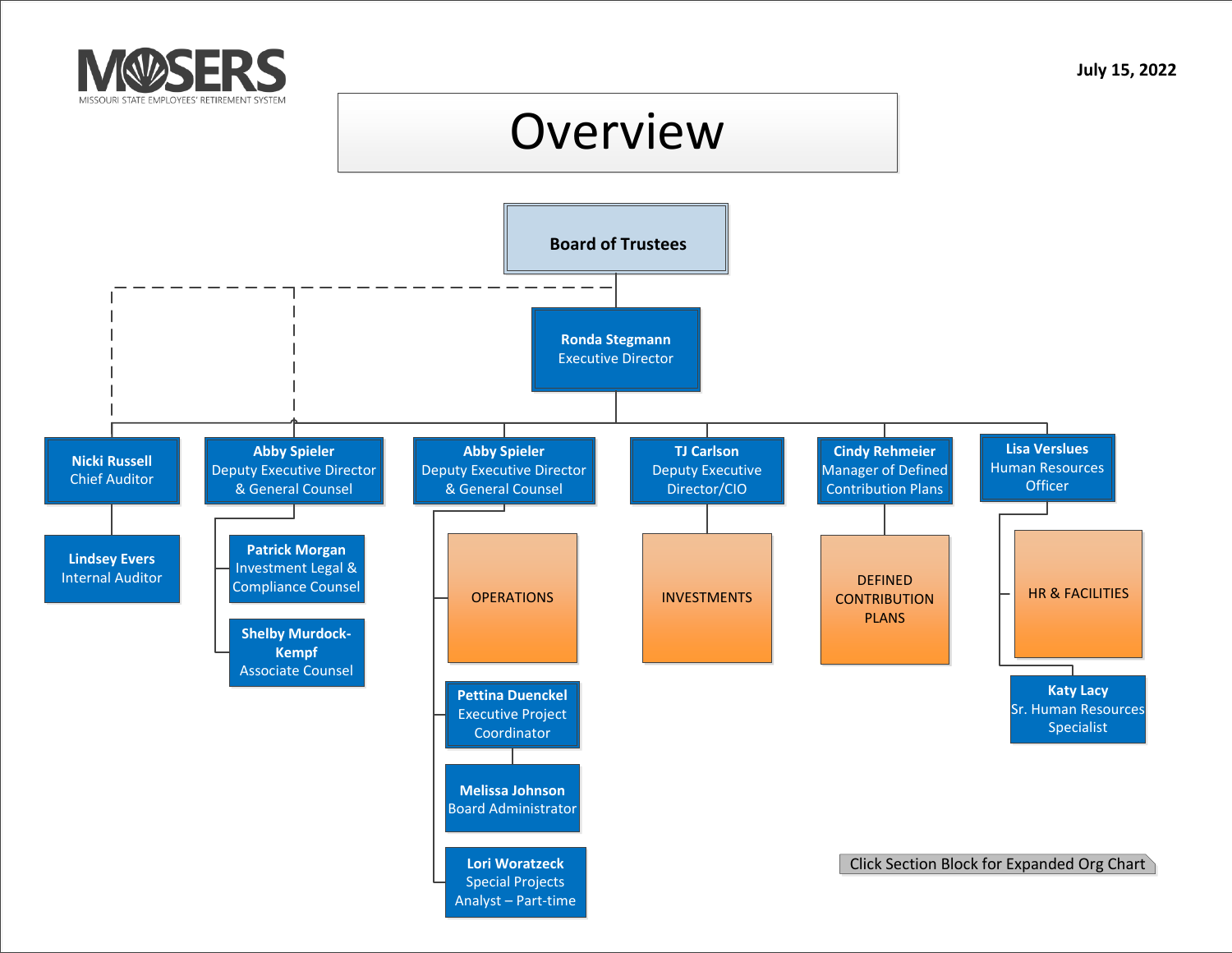<span id="page-1-0"></span>

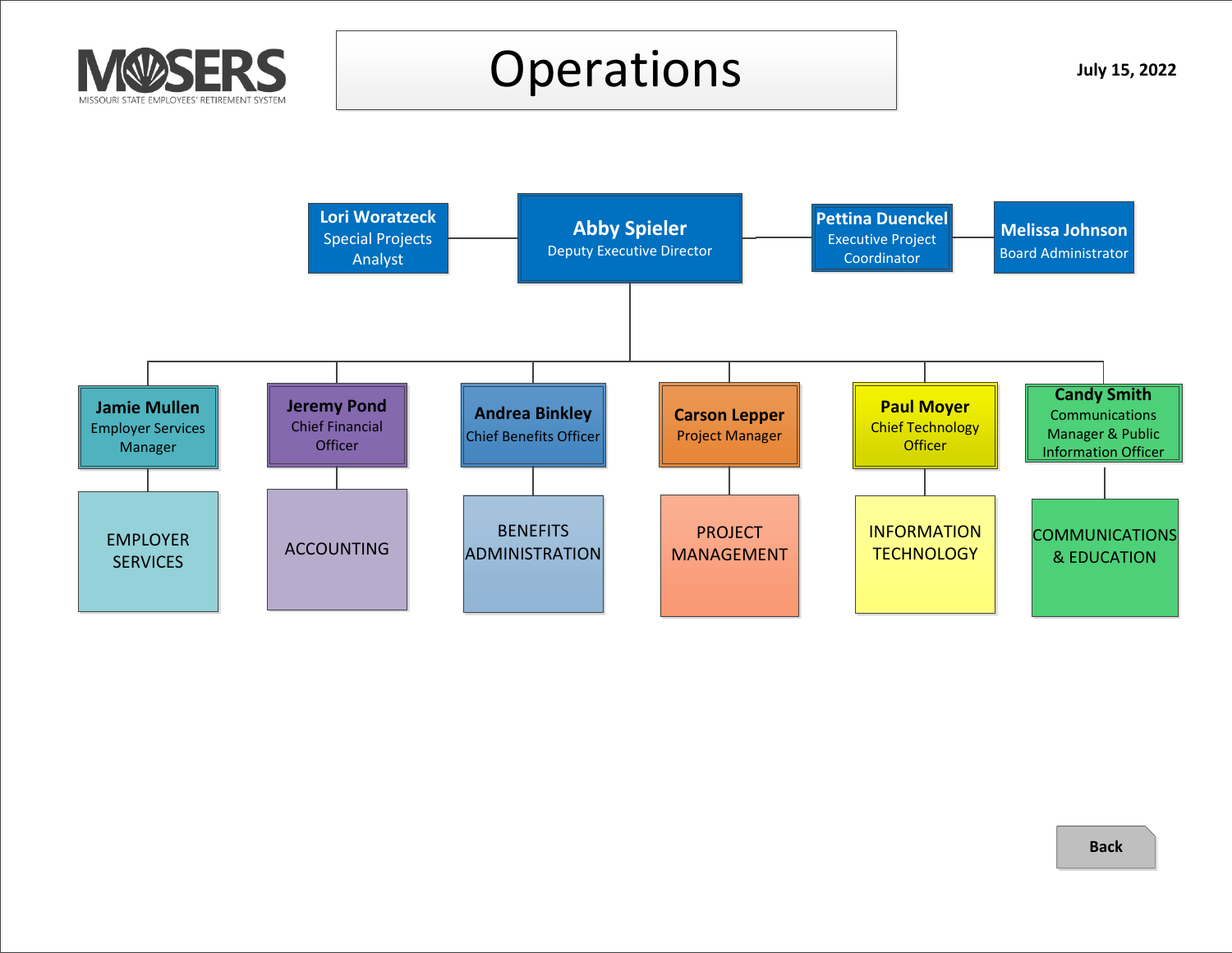<span id="page-2-0"></span>

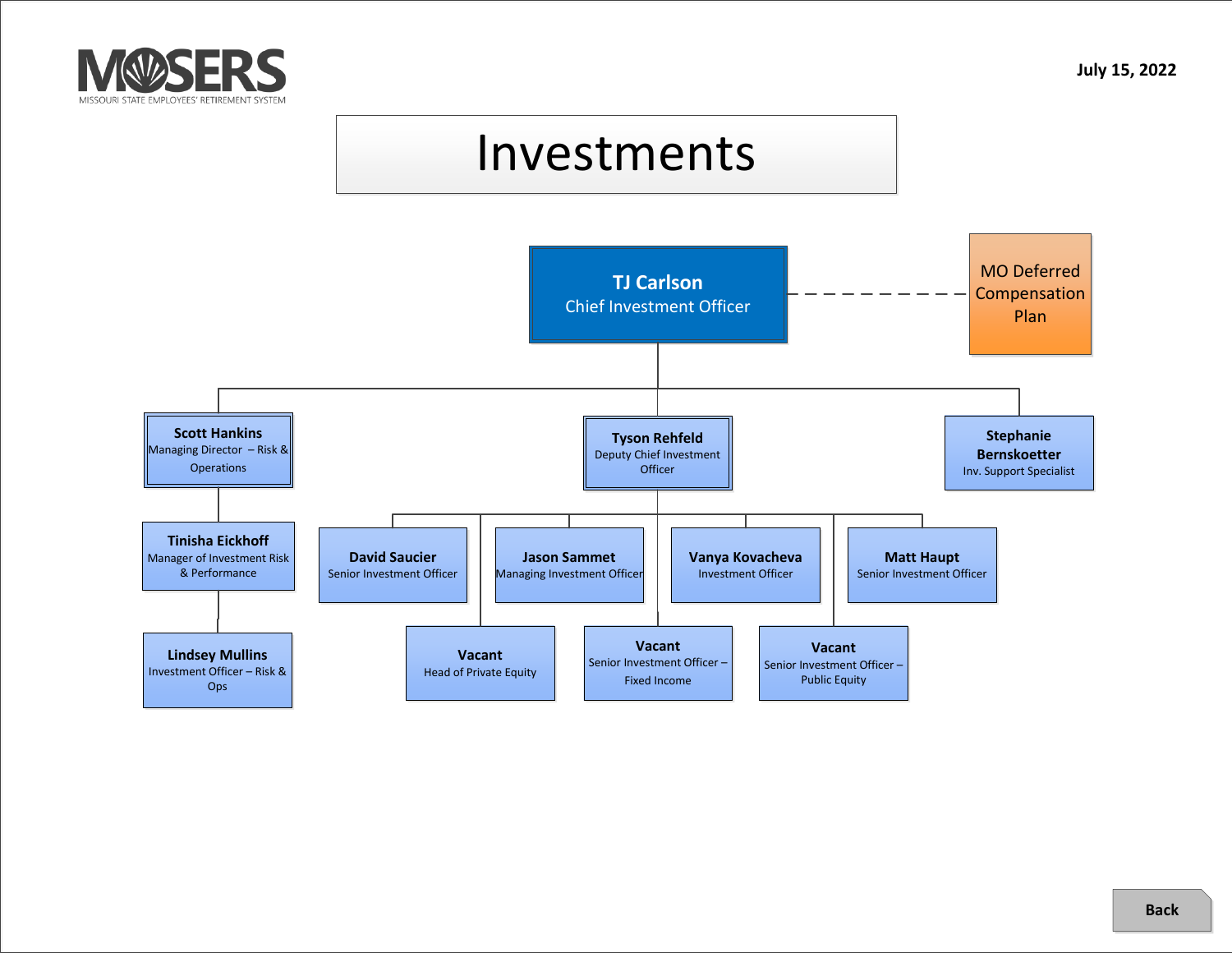<span id="page-3-0"></span>

# Communications & Education

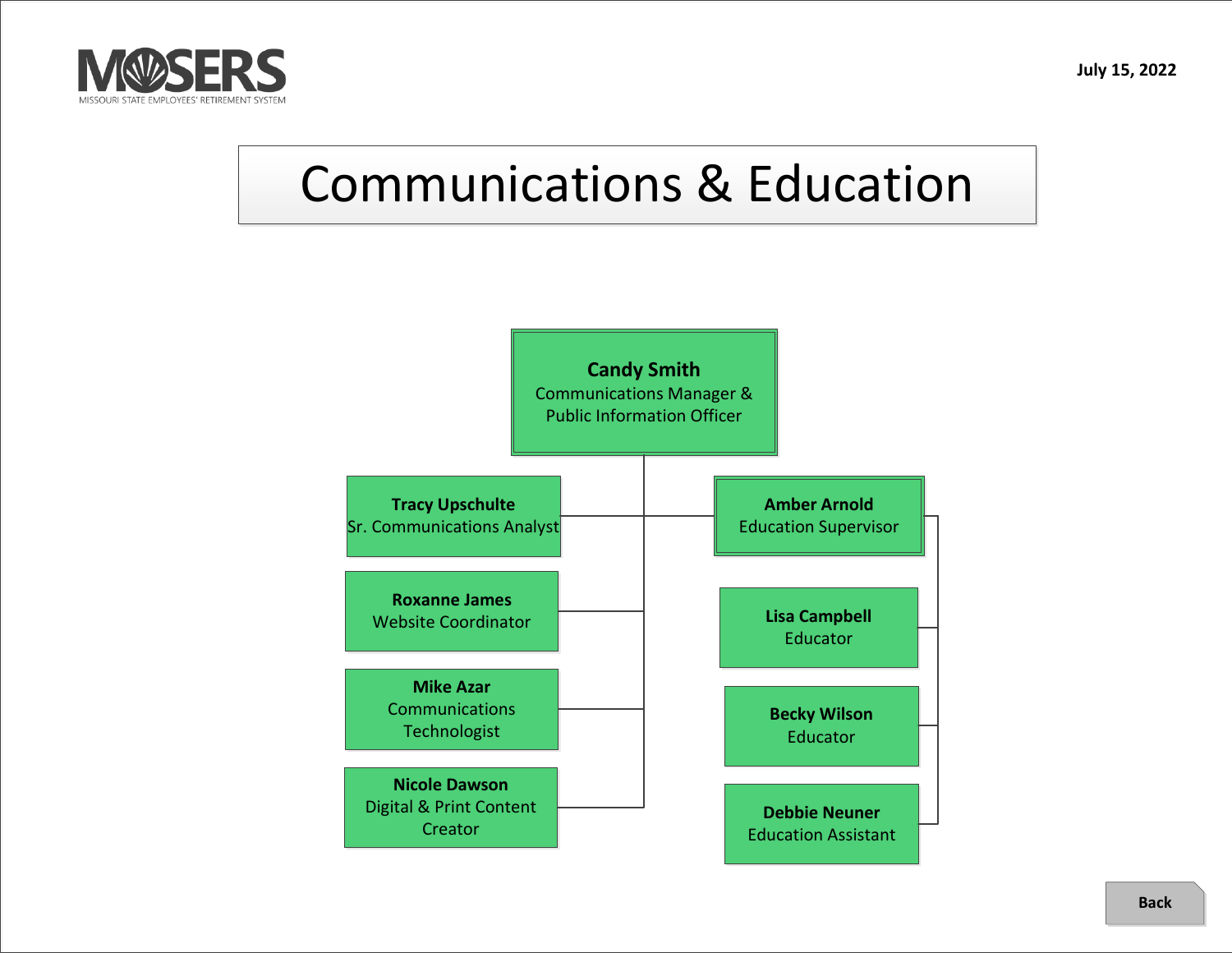<span id="page-4-0"></span>

## Human Resources & Facilities

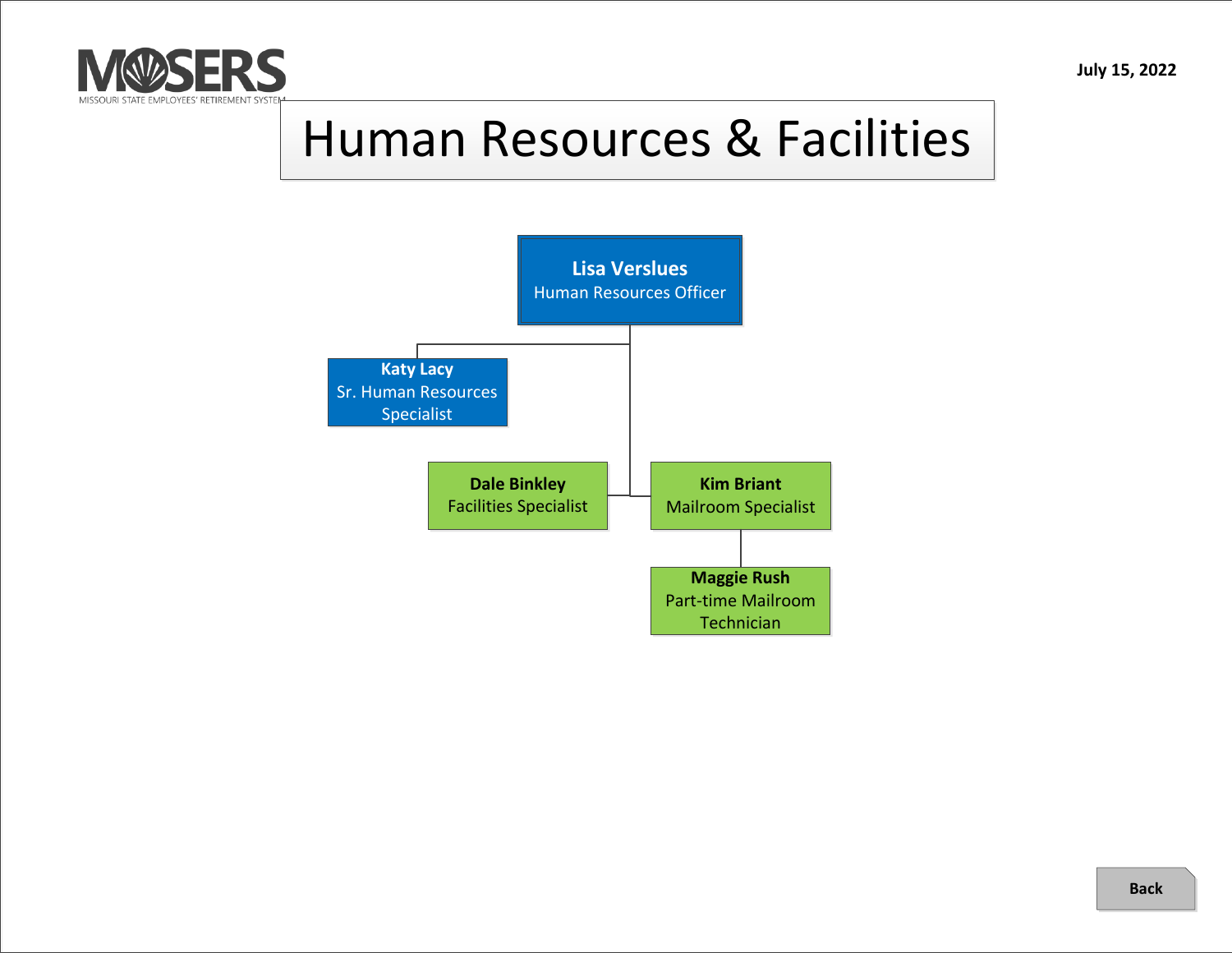<span id="page-5-0"></span>

## Defined Contribution Plans

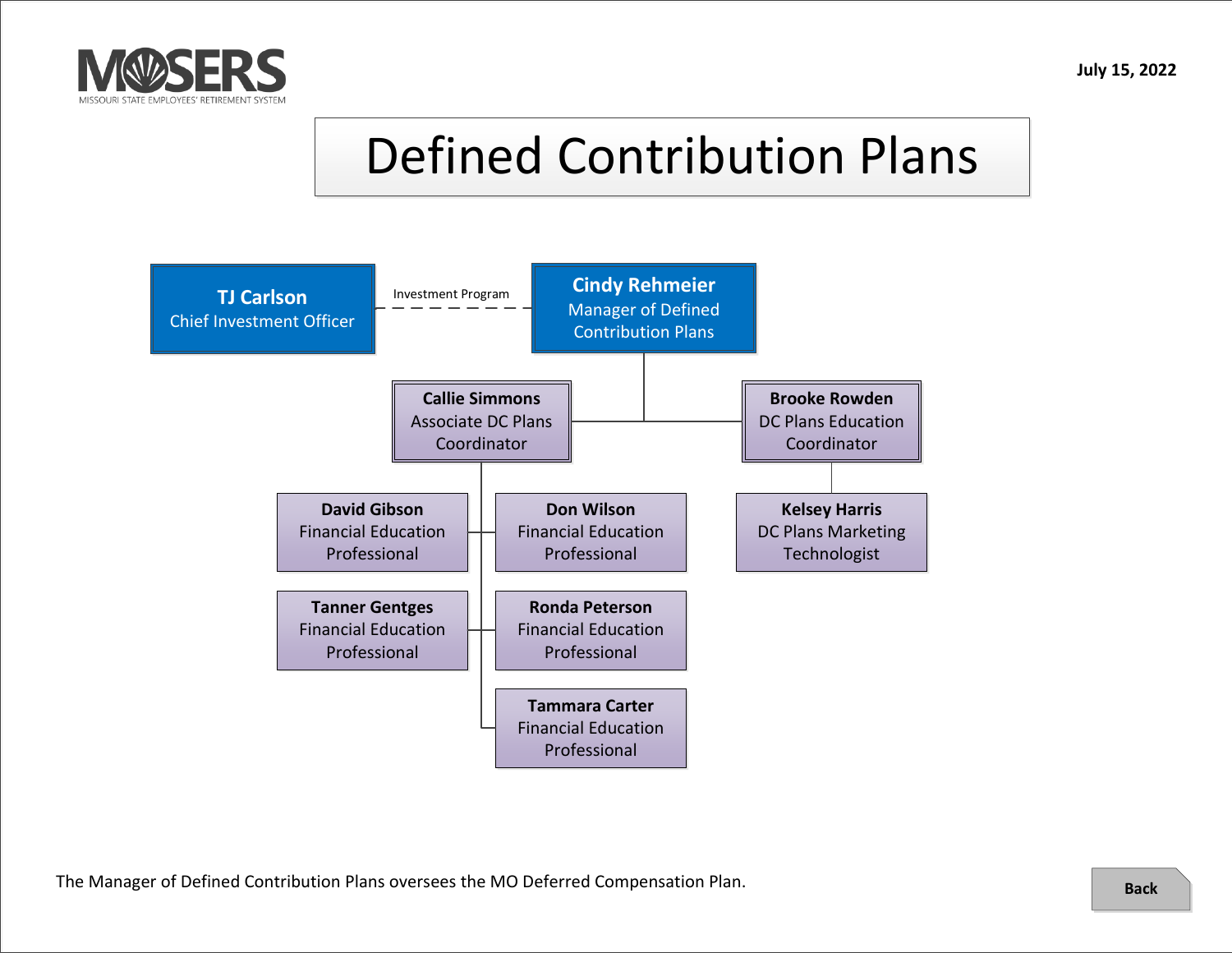<span id="page-6-0"></span>

#### Accounting

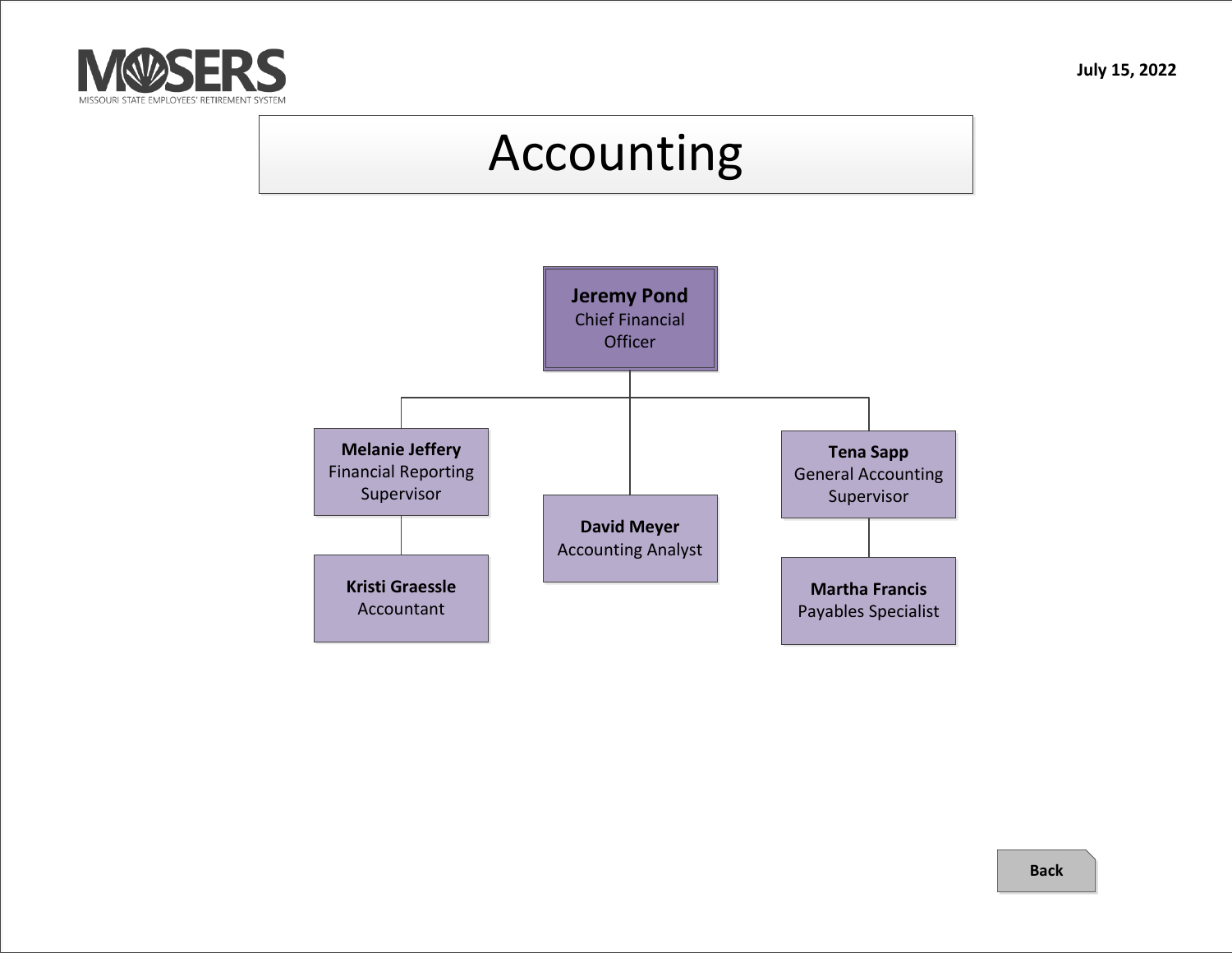<span id="page-7-0"></span>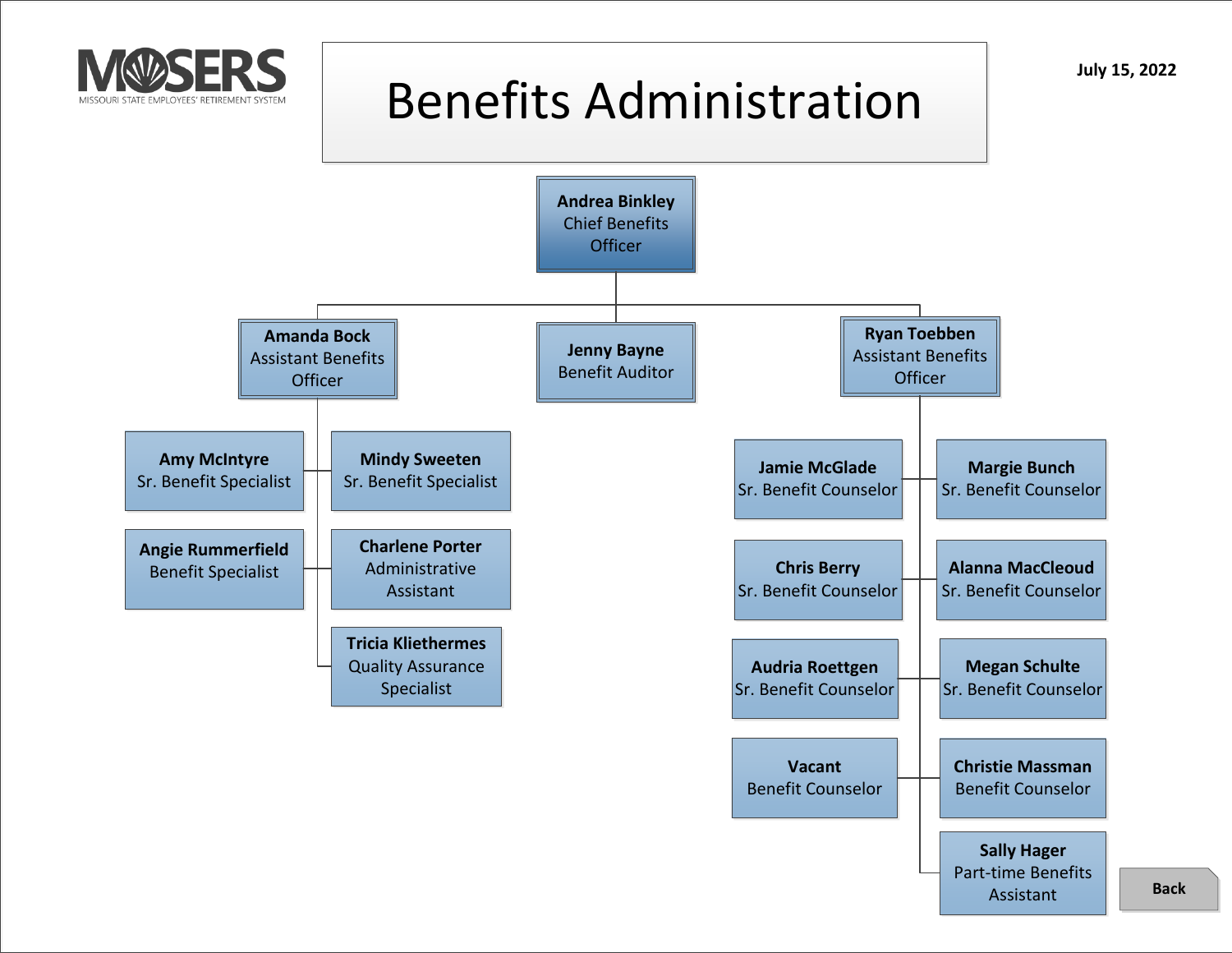<span id="page-8-0"></span>

# Employer Services

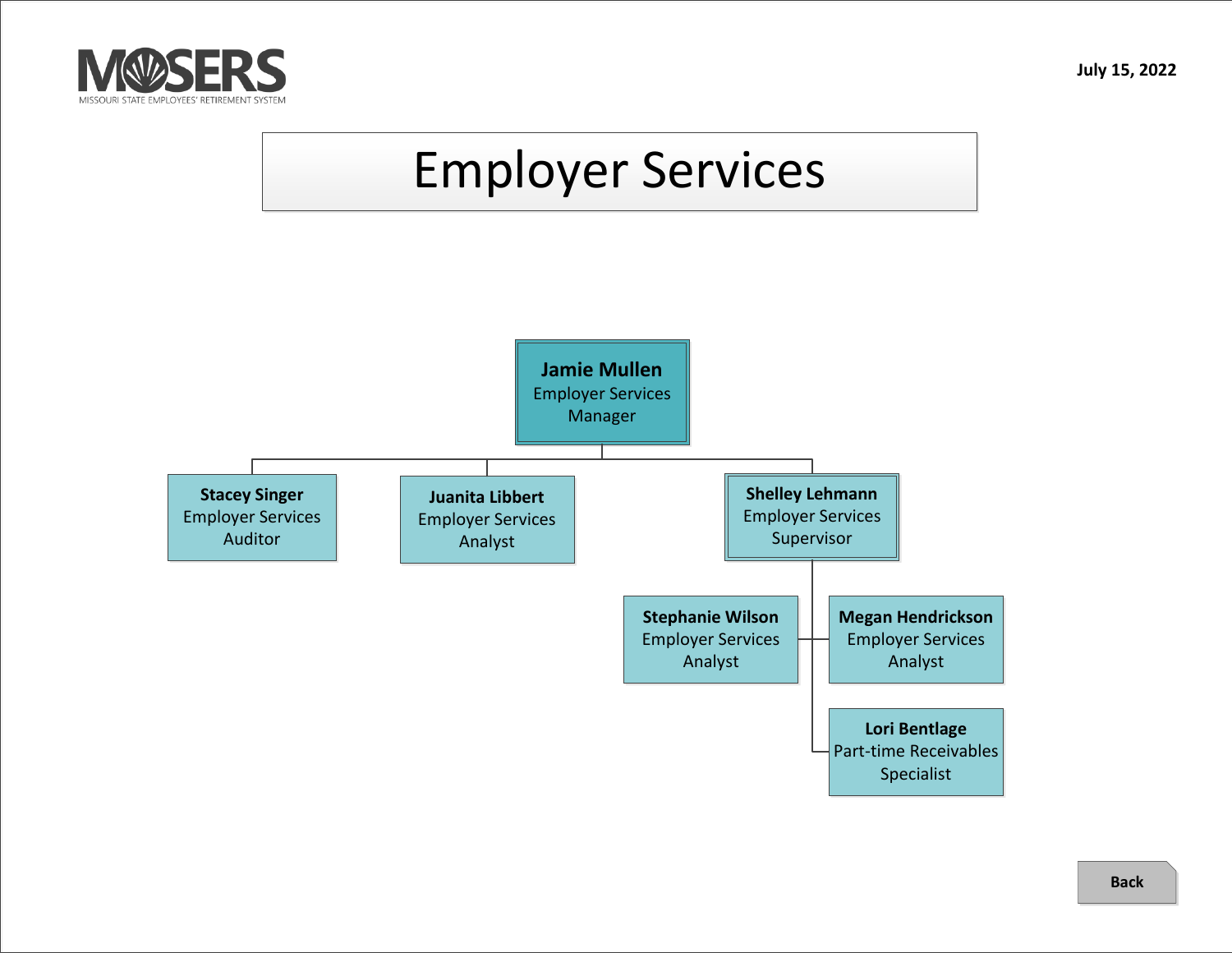<span id="page-9-0"></span>

## Information Technology